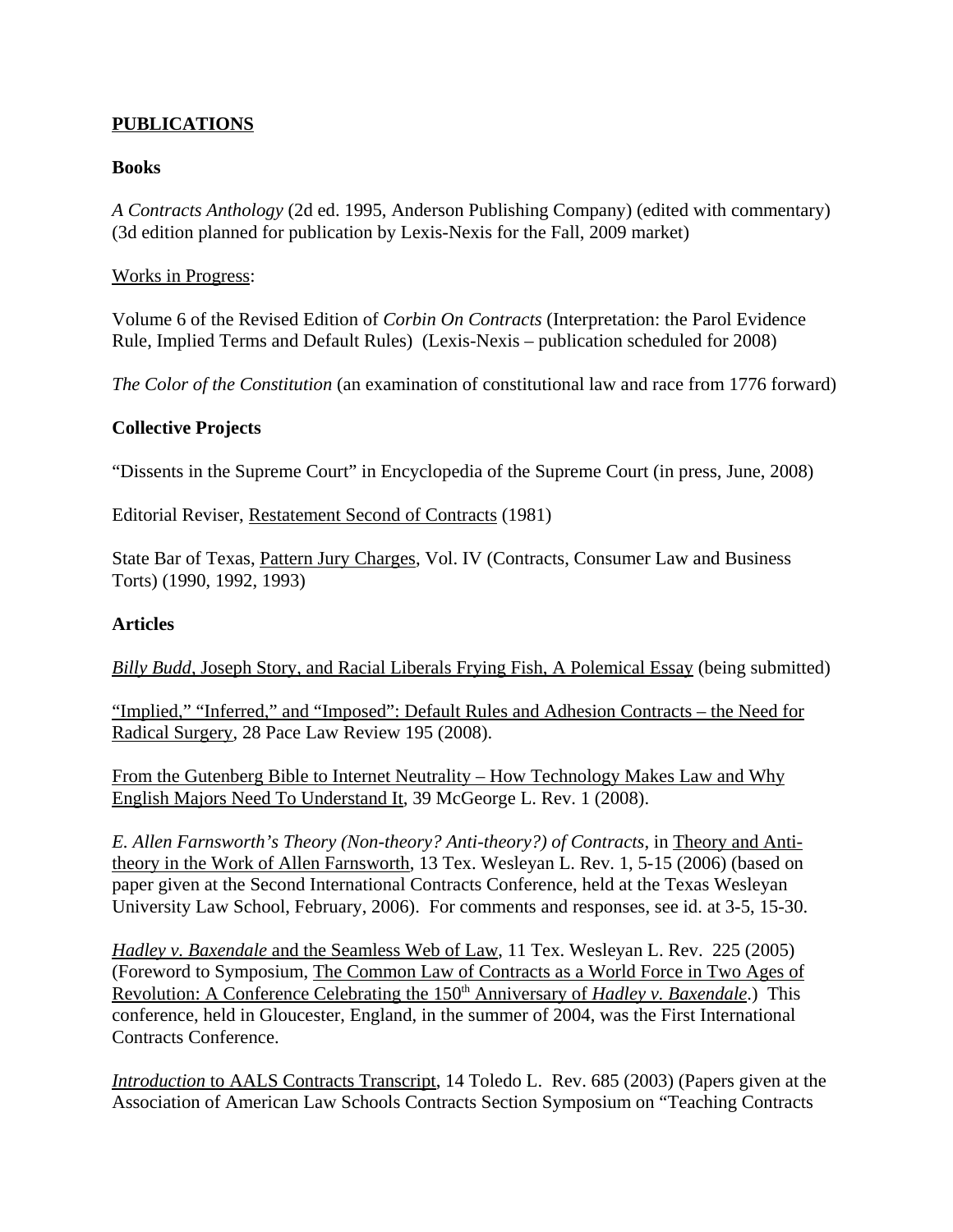Transactionally," January 2003)

The Comfort of Certainty: Plain Meaning and the Parol Evidence Rule, 71 Fordham L. Rev. 799 (2002) (in issue in honor of Joseph M. Perillo)

Rough Justice: A Theory of Restitution and Reliance, Contracts and Torts, 2001 Wis. L. Rev. 695 (in issue on papers from the 2000 Wisconsin Contracts Conference). For comments, see Caroline N. Brown, 2001 Wis. L. Rev. 777, and John Tidwell, 2001 Wis. L. Rev. 825, 828-29. (This article is also discussed in Hanoch Dagan, *The Law and Ethics of Restitution* 13-14, 169, 171, 206-09 (Cambridge Univ. Press 2004.)

Consider Consideration, 44 St. Louis L.J.1317 (2000) (in "Teaching Contracts" symposium)

Non- ["Un-"?]American Law and the Core Curriculum, 72 Tulane L. Rev. 2031 (1998)

The UNIDROIT Principles of International Commercial Contracts: Should American Lawyers Pull Their Hair Out Over Them?, 13 Texas Transnational L.Q. 2 (1997)

Law's Unity -- An Essay For the Master Contortionist, 90 Nw. U. L. Rev. 183 (1995) (in Symposium: Reconsidering Grant Gilmore's *The Death of Contract*)

The *Carolene Products* Footnote and the Preferred Position of Individual Rights: Louis Lusky and John Hart Ely vs. Harlan Fiske Stone, 12 Const. Comm. 277 (1995)

Who Owns the Company?: Rethinking Capitalism for the Twenty-First Century, 3 Research in Law and Policy Studies 217 (1995)

White Liberal Looks at Racist Speech, 65 St. John's L. Rev. 187 (1991) (in symposium on the bicentennial of the Bill of Rights) (reprinted in part as Chapter 1 of *Speaking Freely* (H. M. Holzer, ed. 1994))

The Flesh Colored Band-Aid: Contracts, Feminism, Dialogue and Norms, 28 Houston L. Rev. 791 (1991) (with Patricia A. Tidwell)

Letter to David Dow -- Friendly Critic and Critical Friend, 28 Houston L. Rev. 861 (1991) (with Tidwell)

Is the First Amendment a Middle-Class Luxury?, 29 Houston Lawyer 18 (Nov.-Dec. 1991)

Why Bother With State Bills of Rights?, 68 Tex. L. Rev. 1573 (1990) (in symposium on the Texas Constitution)

Uncontracts: Contorts, Context and the Relational Approach, 1988 Ann. Survey of Amer. L. 139 (in N.Y.U. symposium on Contract Theory and Practice) (discussed at length in Julio César Cueto Rùa, El contrato como consentimiento y el contrato como relación in *Contratos: Homenaje a Marco Aurelio Risolía* 143 (Buenos Aires 1997))